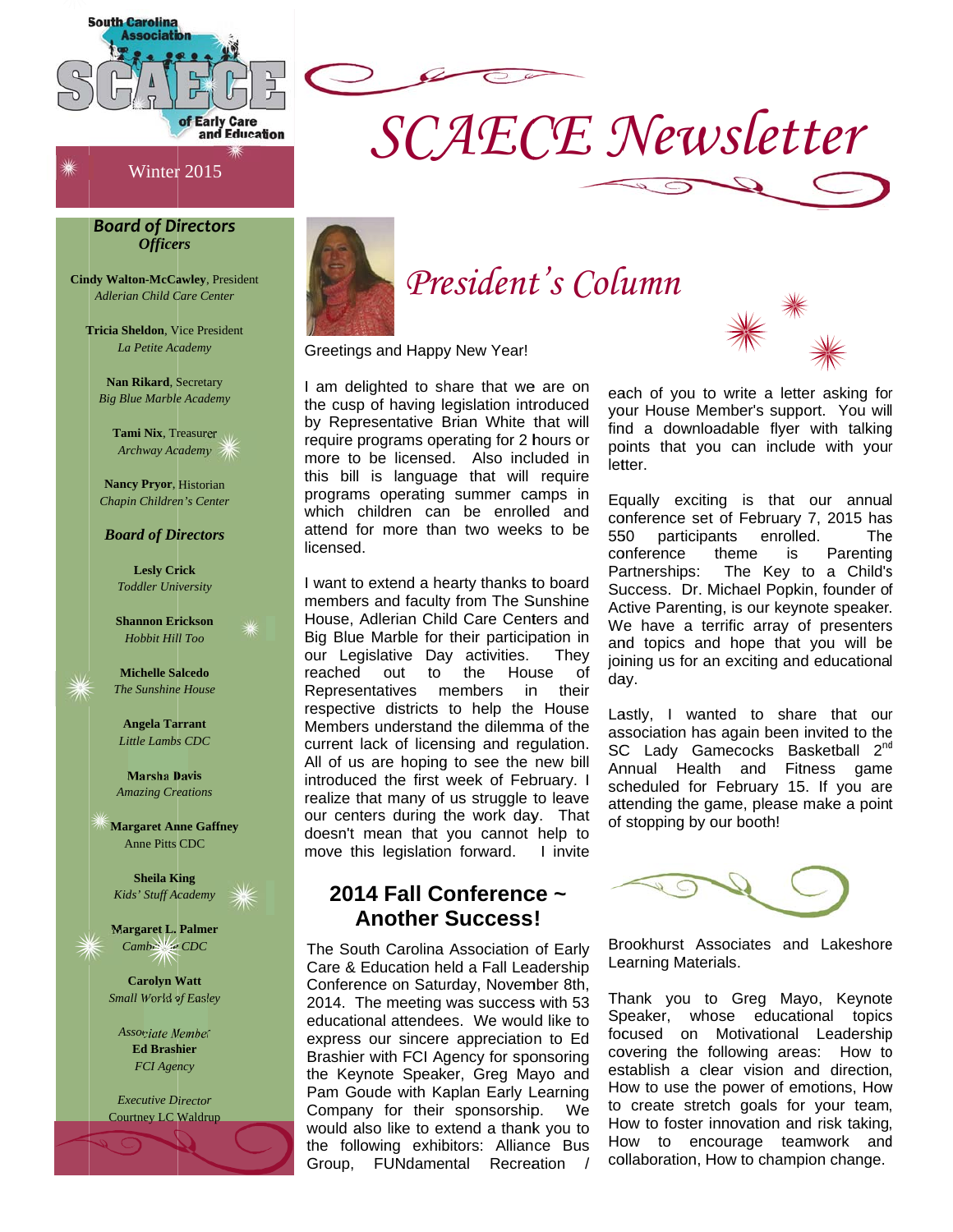#### Please welcome our newest **SCAECE** member!







## **New Infant-Toddler Training and Technical Assistance Projects**

By: Linda Smith, Deputy Assistant Secretary and Inter-Departmental Liaison for Early Childhood Development; Ann Linehan, Acting Director, Office of Head Start; and Shannon Rudisill, Director, Office of Child Care

It seems we learn more and more every day about all that our youngest children can learn. Research shows that a tremendous amount of brain development happens in the very first months of life. By the time children are 3 years old, the structures of their brains that influence later learning are mostly formed.

Millions of infants and toddlers across the country spend a significant part of their days in early care and education settings, including child care and Early Head Start. At the Offices of Child Care (OCC) and Head Start (OHS), we have a responsibility to ensure that those children, their families, and their teachers get the best support we can offer. We have increased our focus on the youngest children in recent years, and we are pleased to announce that OCC and OHS are coadministering two new training and technical assistance (T/TA) projects that focus on infants and toddlers in early care settings.

#### National Early Head Start - Child Care **Partnership T/TA Center**

This Center will support the effective implementation of new Early Head Start -Child Care (EHS-CC) Partnership grants that provide comprehensive high-quality services for infants and toddlers. The Center will provide training, resources, and materials to Federal staff, *OHS* and *OCC* T/TA partners, and *CCDF* administrators so that all are equipped to meet the needs of new EHS-CC Partnership grantees. The Center will work collaboratively with OHS National Centers and the OCC Technical Assistance Network to develop and present a series of orientation sessions around the country for the new EHS-CC Partnership grantees. This Center will also recruit and train a team of implementation planners and fiscal consultants who will be able to provide T/TA at the grantee level. The cooperative agreement for the *EHS-CC* Partnership TA Center is with ZERO TO THREE, in partnership with Child Care Aware<sup>®</sup> of America, FHI360, Training and Technical Assistance Services at Western Kentucky University, and mathematical policy research.

#### Career Pathway Portal for Great Infant-**Toddler Teachers**

Page Two

The Career Pathway Portal for Great Infant-Toddler Teachers project will create a Webbased, one-stop portal of existing federally funded, public domain, online training programs. This portal will support the child care and *Head Start* workforce as they progress on an established career pathway. The work will span child care, Early Head Start, Head Start, prekindergarten and early childhood mental health. It will have multiple points of entry, from preservice to master teacher, consultant, or coach. The portal will include research-based resources for higher education, State licensing, and credential agencies. The project will design a mechanism to assess how curricula and educators can better target positive caregiver/child interaction using a framework that will be grounded in learning, reflective feedback, focused observation, and planning for improvement. Professional development systems will be able to use a cost-estimation tool to plan investments that support the infant-toddler workforce. The contract for the project is with *ICF* International and will be supported by subcontracts with ZERO TO THREE and the National Association for the Education of Young Children.

Parents and teachers work hard to care for and educate children from birth, and we are eager to support them. We believe these projects are a key step in improving quality in infant-toddler early care and education settings nationwide.

This article was originally posted to the Administration for Children and Families (ACF) blog. To read more blogs from ACF, visit "The Family Room Blog" at http://www.acf.hhs.gov/blog

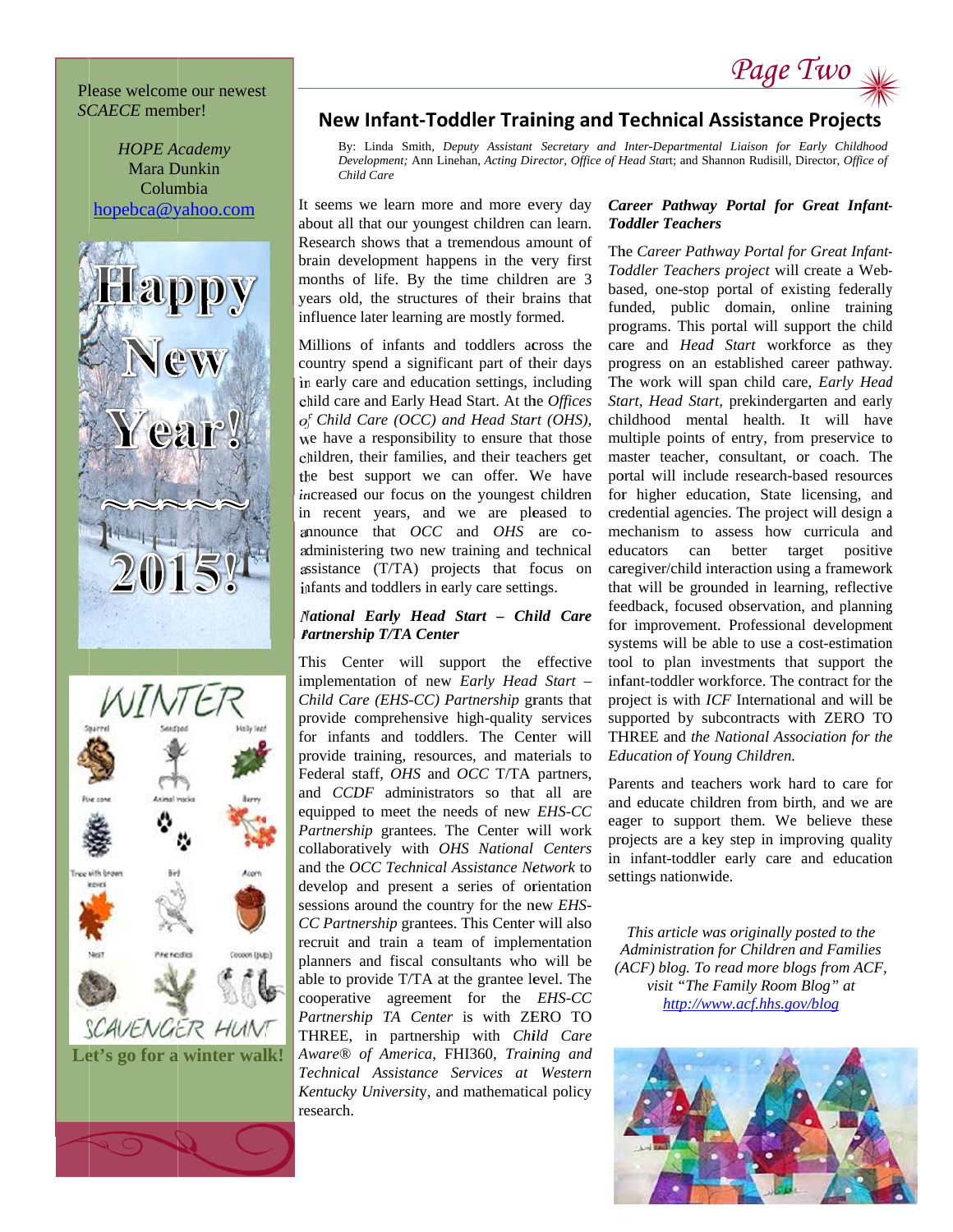#### **What To Do During Freezing Temperatures in Southern Climates**

Water damage from frozen pipes that burst can be a major problem for homeowners in southern states, maybe even a bigger problem than in the colder north. Home builders in the south often do not consider the threat of freezing weather and thus place water pipes in vulnerable locations. In addition, houses built on slab foundations, common in the south, frequently have water pipes running through the attic, an especially vulnerable location. In the north, by contrast, home builders know freezing is a threat, and they usually do not place water pipes in unheated portions of a building or outside of insulated areas.

Southern homeowners should be aware that pipes in attics, crawl spaces and outside walls are all subject to freezing and bursting. If these pipes don't have insulation or heat to protect them, a strong overnight freeze can cause trouble.

Homeowners in the south need to be alert to the damages of freezing and bursting water pipes when the outdoor temperature threatens to drop to 20 degrees F. Although 20 degrees F is well below the freezing temperature of water, two factors make this the critical outdoor temperature:

1. The temperature of an unheated portion of a house is almost always at least a few degrees above the outdoor temperature. For example, an insulated attic may be at 37 degrees or 38 degrees F when the outdoor temperature is 32 degrees F.

2. Water "supercools" several degrees below freezing before any ice begins to form. In research tests at the University of Illinois, water pipes placed in an unheated, insulated attic consistently started forming ice when the outdoor temperature dipped just below 20 degrees F.

These suggestions for homeowners in southern states will help them prevent freezing pipe damage:

•Pipes in attics and crawl spaces should be protected with insulation or heat. Pipe insulation is available in fiberglass or foam sleeves. Home centers and hardware stores have sleeves providing 1/8 to 5/8 inches of insulation; specialty dealers have products that provide up to 2 inches of insulation.

•Heating cables and tapes are effective in freeze protection. Select a heating cable with the UL label and a built-in thermostat that turns the heat on when needed (without a thermostat, the cable has to be plugged in each time and might be forgotten).

•Doors on cabinets under kitchen and bathroom sinks should be left open during cold spells to allow the warmer air of the room to circulate around the pipes.

• Exterior pipes should be drained or enclosed in 2-inch fiberglass insulation sleeves.

•Pipes leading to the exterior should be shut off and drained at the start of the winter. If these exterior faucets do not have a shut-off valve inside the house, have one installed by a plumber.

•Hoses should be removed and stored inside during the winter.

•Let faucets drip slowly to keep water flowing through pipes that are vulnerable to freezing. Ice might still form in the pipes, but an open faucet allows water to escape before the pressure builds to where a pipe can burst. If the dripping stops, it may mean that ice is blocking the pipe; keep the faucet open, since the pipe still needs pressure relief.

Thank you to FCI Agency for this informative article and photos!



**503 Old Boiling Springs Road Greer, SC 29650** 864-334-1200

Register now to Attend! All ABC Scholarship Recipients Must Register! **SCAECE 2015 Annual Conference** Saturday, February 7,  $\sim 8:00$  am  $-4:00$  pm

> Taming the Spirited Child: Strategies for Parenting Challenging Children without Breaking Their Spirits





Keynote Speaker, Dr. Michael Popkin of Active Parenting, Atlanta, GA